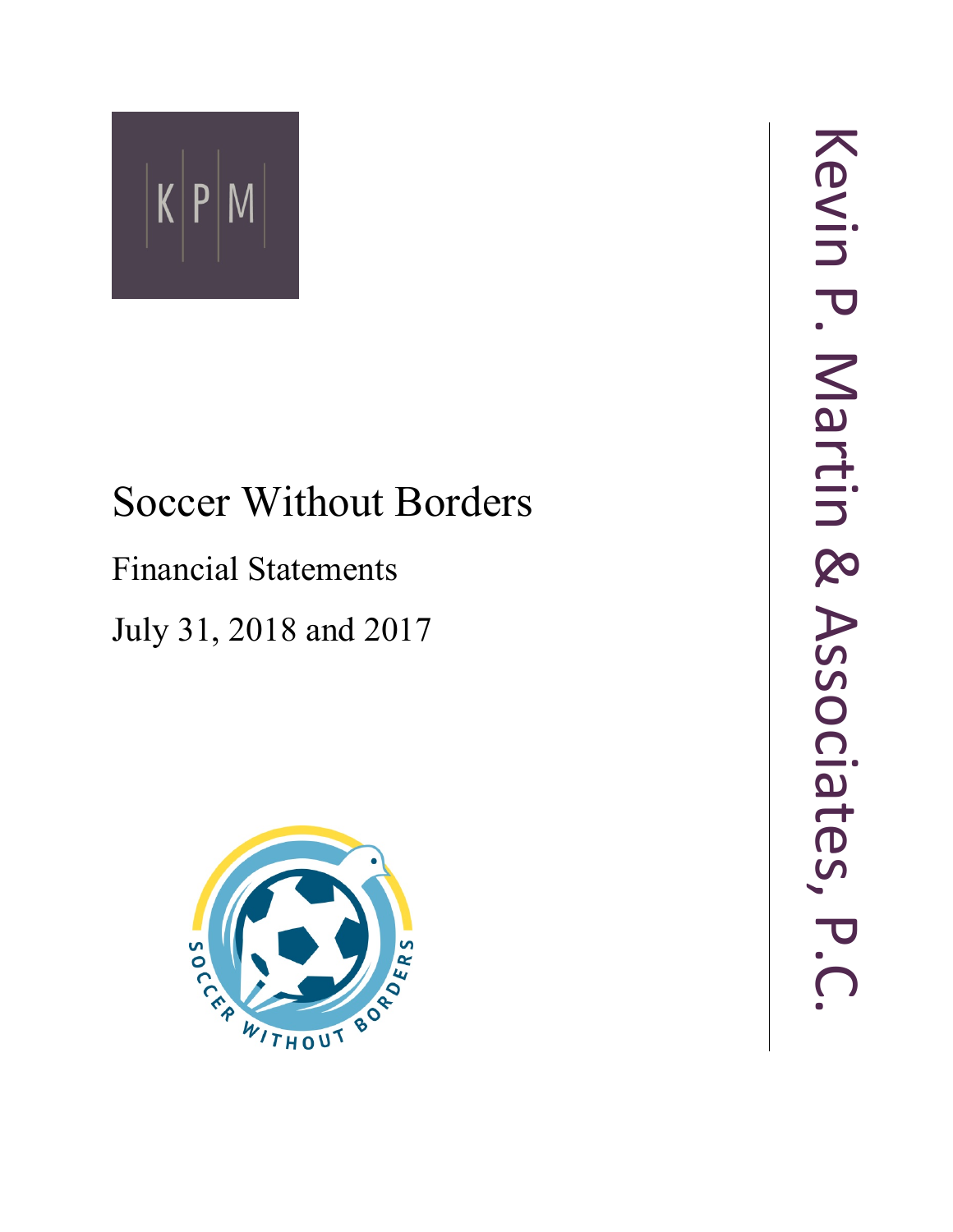Index

### July 31, 2018 and 2017

## **Independent Auditors' Report**

#### **Financial Statements:**

| Statements of Financial Position as of July 31, 2018 and 2017       |        |
|---------------------------------------------------------------------|--------|
| Statement of Activities for the Year Ended July 31, 2018            | 2      |
| Statement of Activities for the Year Ended July 31, 2017            | 3      |
| Statements of Cash Flows for the Years Ended July 31, 2018 and 2017 | 4      |
| Statement of Functional Expenses for the Year Ended July 31, 2018   | 5      |
| Statement of Functional Expenses for the Year Ended July 31, 2017   | 6      |
| Notes to Financial Statements                                       | $7-13$ |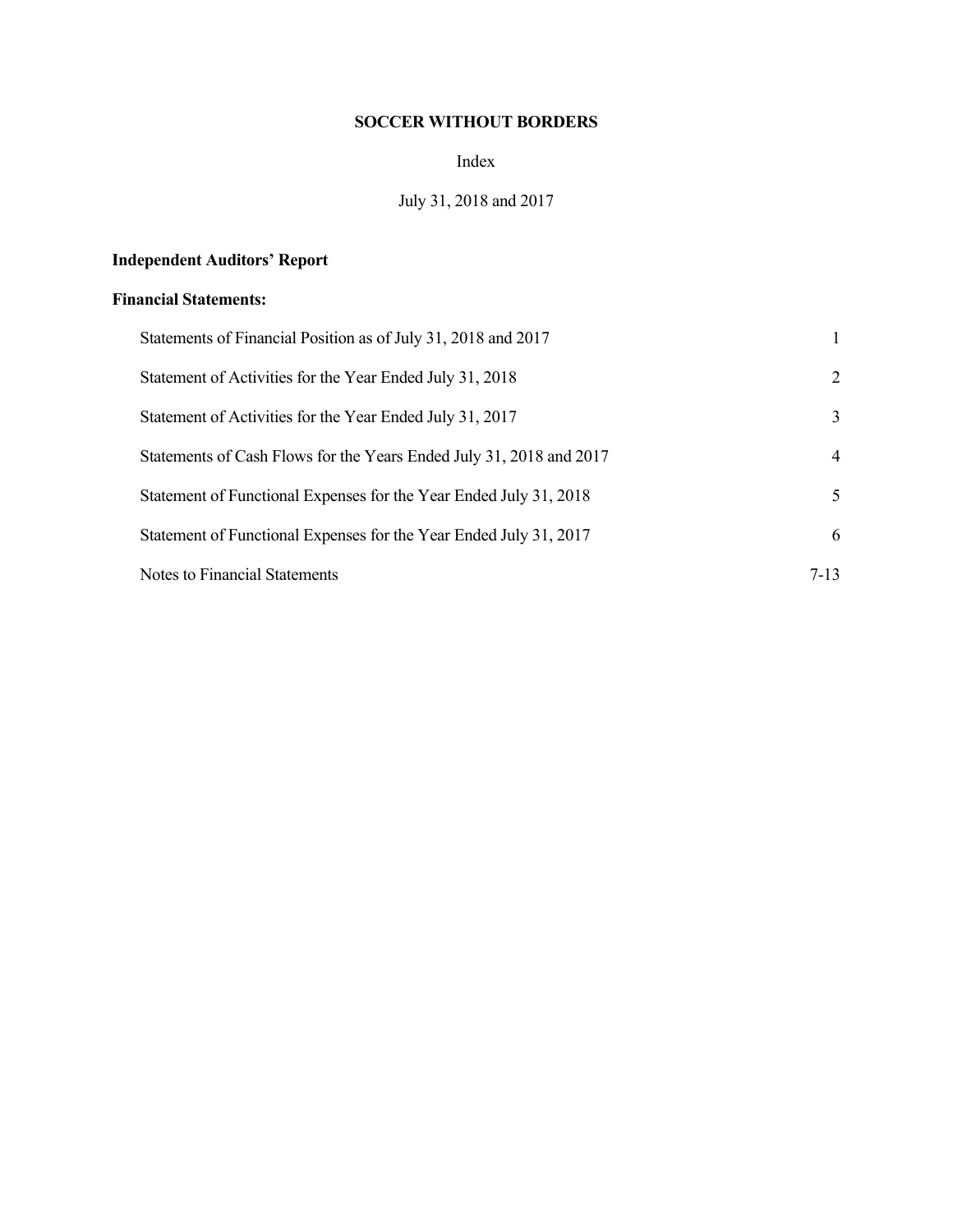

## Kevin P. Martin & Associates, P.C.

ASSURANCE | TAX | RISK MANAGEMENT | IT ADVISORY

#### **Independent Auditors' Report**

To the Board of Directors of Soccer Without Borders

We have audited the accompanying financial statements of Soccer Without Borders (a national nonprofit organization), (the Organization), which comprise the statements of financial position as of July 31, 2018 and 2017, and the related statements of activities, cash flows, and functional expenses for the years then ended, and the related notes to the financial statements.

#### **Management's Responsibility for the Financial Statements**

Management is responsible for the preparation and fair presentation of these financial statements in accordance with accounting principles generally accepted in the United States of America; this includes the design, implementation, and maintenance of internal control relevant to the preparation and fair presentation of financial statements that are free from material misstatement, whether due to fraud or error.

#### **Auditors' Responsibility**

Our responsibility is to express an opinion on these financial statements based on our audits. We conducted our audits in accordance with auditing standards generally accepted in the United States of America. Those standards require that we plan and perform the audit to obtain reasonable assurance about whether the financial statements are free from material misstatement.

An audit involves performing procedures to obtain audit evidence about the amounts and disclosures in the financial statements. The procedures selected depend on the auditor's judgment, including the assessment of the risks of material misstatement of the financial statements, whether due to fraud or error. In making those risk assessments, the auditor considers internal control relevant to the entity's preparation and fair presentation of the financial statements in order to design audit procedures that are appropriate in the circumstances, but not for the purpose of expressing an opinion on the effectiveness of the entity's internal control. Accordingly, we express no such opinion. An audit also includes evaluating the appropriateness of accounting policies used and the reasonableness of significant accounting estimates made by management, as well as evaluating the overall presentation of the financial statements.

We believe that the audit evidence we have obtained is sufficient and appropriate to provide a basis for our audit opinion.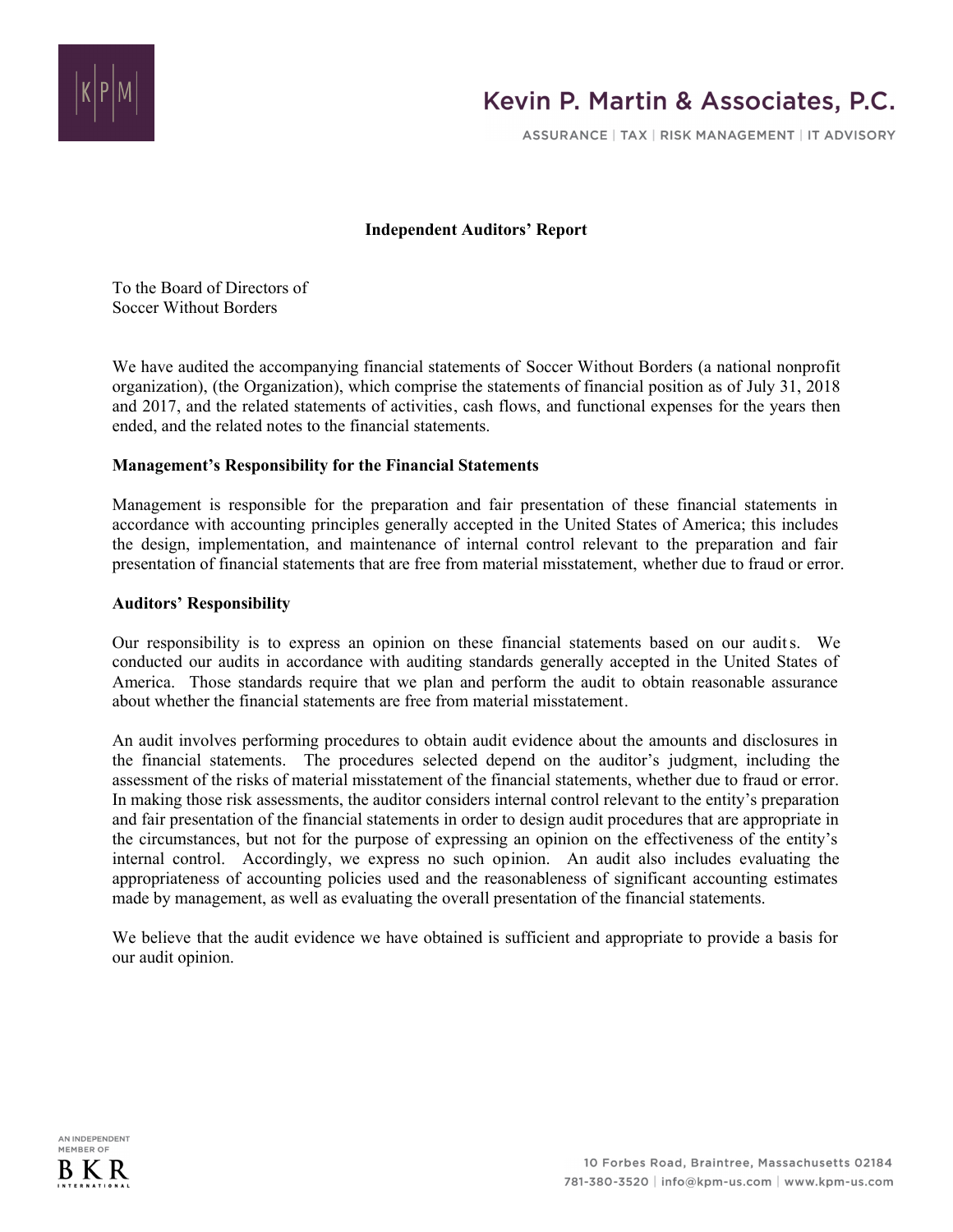#### **Opinion**

In our opinion, the financial statements referred to above present fairly, in all material respects, the financial position of the Organization as of July 31, 2018 and 2017, and the changes in its net assets and its cash flows for the years then ended in accordance with accounting principles generally accepted in the United States of America.

Nuin P. Martin & Churto-PC.

November 1, 2018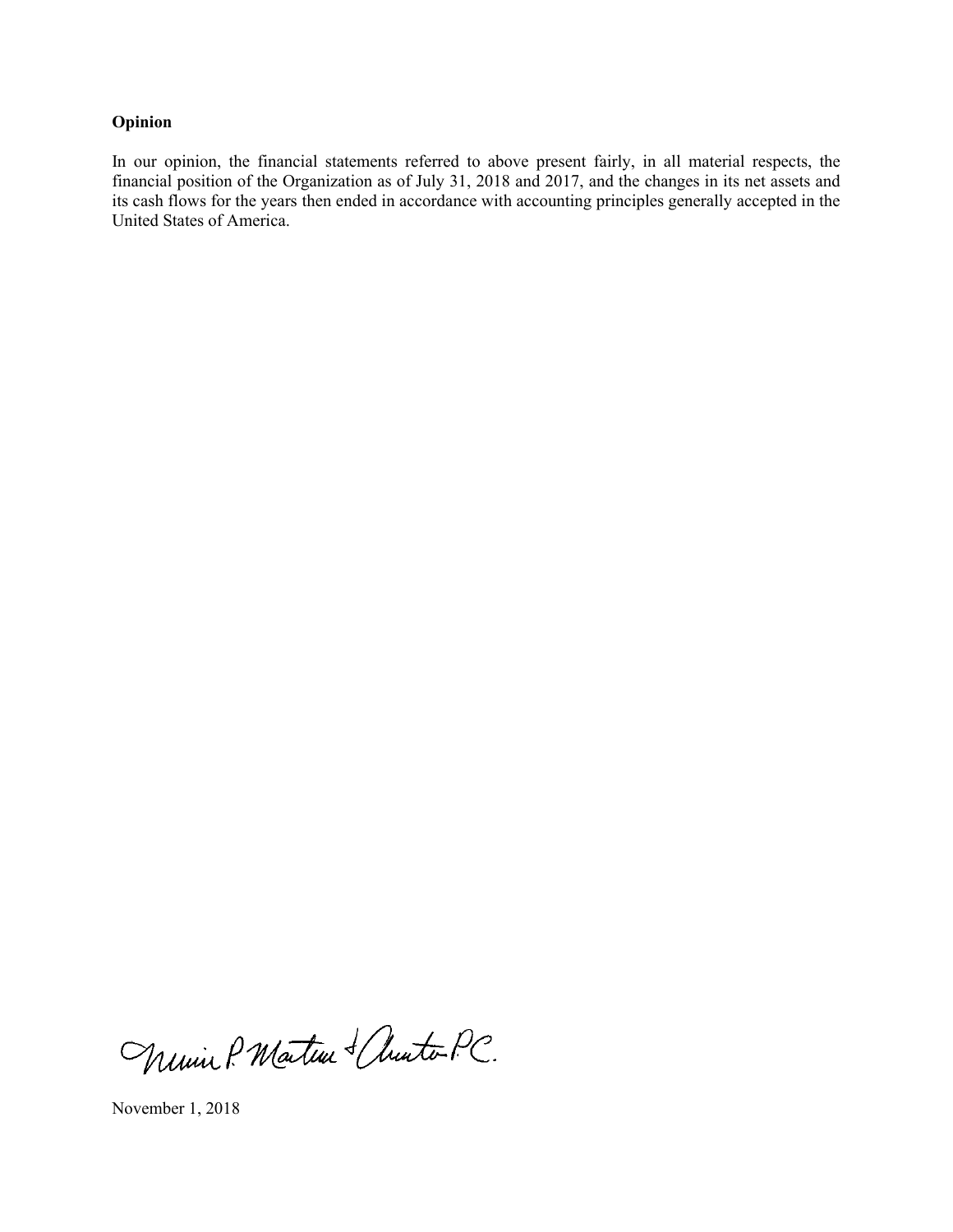#### Statements of Financial Position

#### As of July 31, 2018 and 2017

|                                         | 2018          |             | 2017      |
|-----------------------------------------|---------------|-------------|-----------|
| <b>Current Assets</b>                   |               |             |           |
| Cash and cash equivalents               | \$<br>790,564 | $\mathbb S$ | 603,192   |
| Accounts receivable                     | 116,158       |             | 90,322    |
| Prepaid expenses                        | 21,550        |             | 14,699    |
| Total current assets                    | 928,272       |             | 708,213   |
| <b>Fixed Assets</b>                     |               |             |           |
| Vehicles                                | 50,059        |             | 57,900    |
| Total fixed assets                      | 50,059        |             | 57,900    |
| Less: accumulated depreciation          | (37, 646)     |             | (34, 167) |
| Total net fixed assets                  | 12,413        |             | 23,733    |
| <b>Other Assets</b>                     |               |             |           |
| Deposits                                | 11,676        |             | 24,610    |
| Total other assets                      | 11,676        |             | 24,610    |
| <b>Total Assets</b>                     | \$<br>952,361 | \$          | 756,556   |
| <b>Current Liabilities</b>              |               |             |           |
| Accounts payable                        | \$<br>450     | \$          | 22,759    |
| Accrued expenses                        | 10,532        |             | 10,538    |
| Deferred revenue                        | 60,000        |             | 25,000    |
| Total current liabilities               | 70,982        |             | 58,297    |
| <b>Net Assets</b>                       |               |             |           |
| Unrestricted                            | 708,329       |             | 458,239   |
| Board restricted                        | 110,000       |             | 175,000   |
| Temporarily restricted                  | 63,050        |             | 65,020    |
| Total net assets                        | 881,379       |             | 698,259   |
| <b>Total Liabilities and Net Assets</b> | \$<br>952,361 | \$          | 756,556   |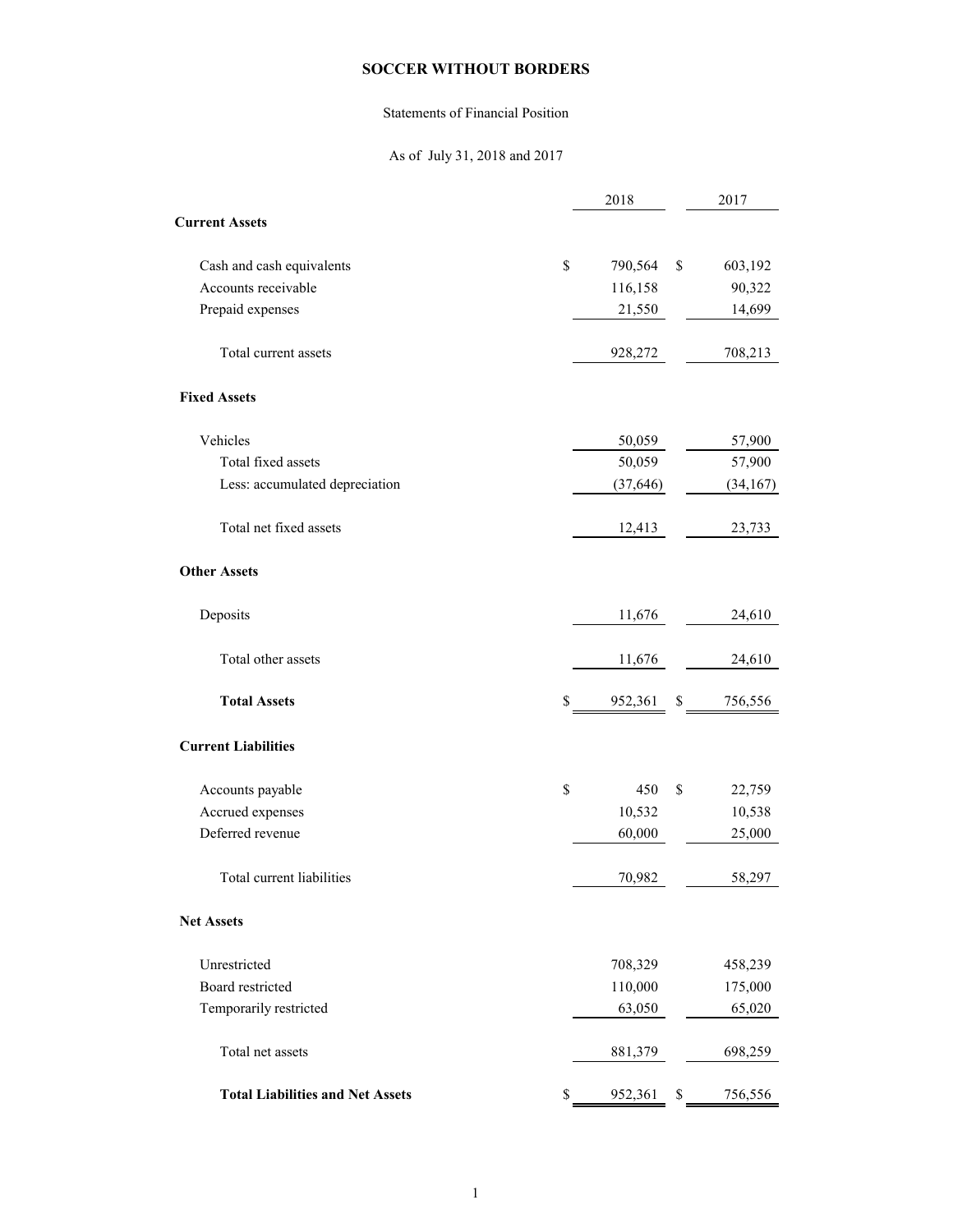#### Statement of Activities

|                                        |                 | Board         | Temporarily  | 2018            |
|----------------------------------------|-----------------|---------------|--------------|-----------------|
|                                        | Unrestricted    | Restricted    | Restricted   | Total           |
| <b>Revenue and Support</b>             |                 |               |              |                 |
| Grants and contributions               | \$<br>1,460,456 | \$            | \$<br>63,050 | \$<br>1,523,506 |
| Released from restrictions             | 130,020         | (65,000)      | (65,020)     |                 |
| In-kind donations                      | 85,730          |               |              | 85,730          |
| Special events                         | 100,876         |               |              | 100,876         |
| Program service fees                   | 38,719          |               |              | 38,719          |
| Other revenue                          | 7,739           |               |              | 7,739           |
| Total revenue and support              | 1,823,540       | (65,000)      | (1,970)      | 1,756,570       |
| <b>Expenses</b>                        |                 |               |              |                 |
| Program services                       | 1,393,481       |               |              | 1,393,481       |
| General and administrative             | 98,797          |               |              | 98,797          |
| Fundraising                            | 82,672          |               |              | 82,672          |
| Total expenses                         | 1,574,950       |               |              | 1,574,950       |
| Change in operating net assets         | 248,590         | (65,000)      | (1,970)      | 181,620         |
| <b>Other Revenue and Expenses</b>      |                 |               |              |                 |
| Gain on sale of fixed assets           | 1,500           |               |              | 1,500           |
| Total other revenue and expenses       | 1,500           |               |              | 1,500           |
| <b>Total Change in Net Assets</b>      | 250,090         | (65,000)      | (1,970)      | 183,120         |
| <b>Net Assets at Beginning of Year</b> | 458,239         | 175,000       | 65,020       | 698,259         |
| Net Assets at End of Year              | \$<br>708,329   | \$<br>110,000 | \$<br>63,050 | \$<br>881,379   |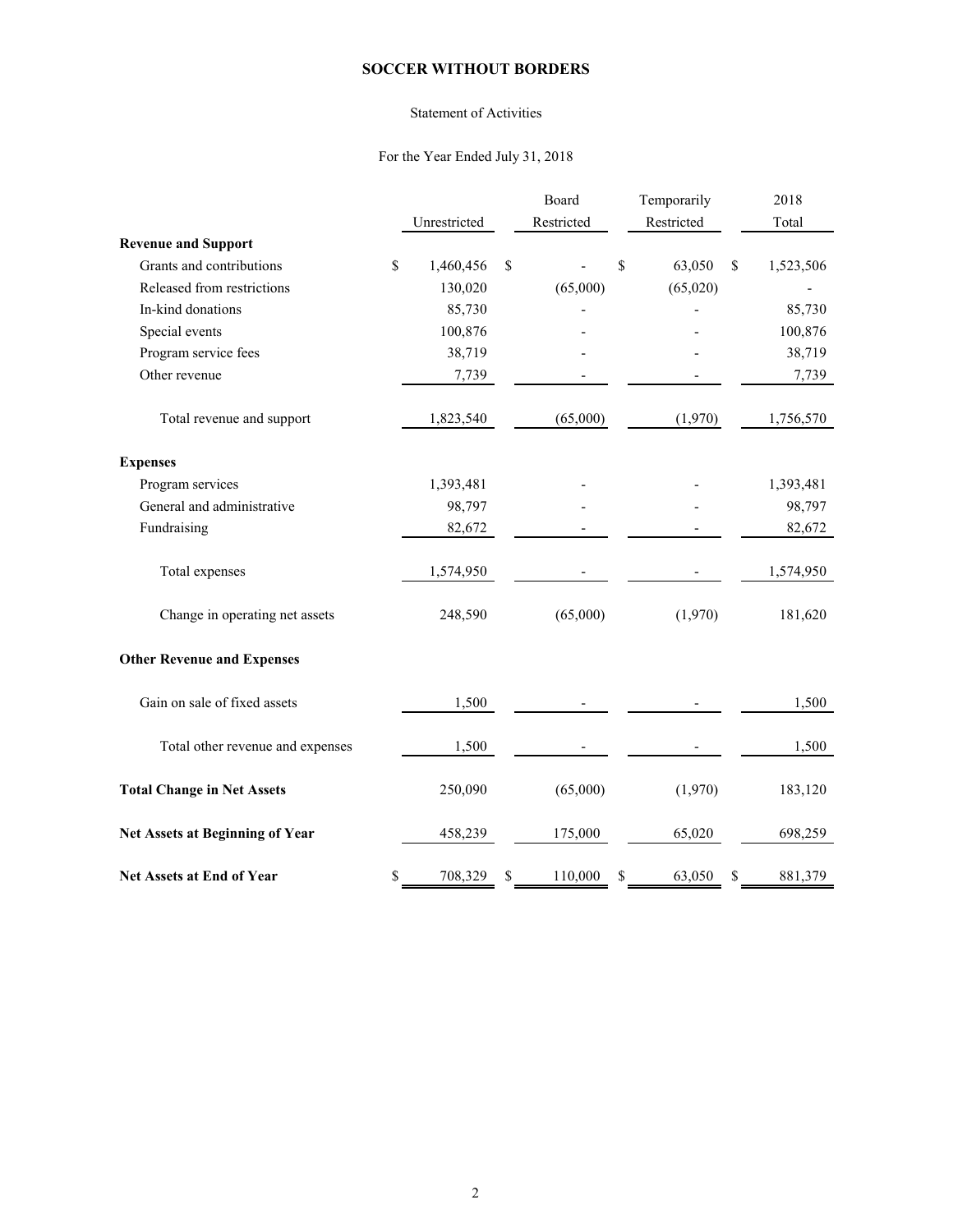#### Statement of Activities

|                                        |             |              |               | Board      | Temporarily   | 2017            |
|----------------------------------------|-------------|--------------|---------------|------------|---------------|-----------------|
|                                        |             | Unrestricted |               | Restricted | Restricted    | Total           |
| <b>Revenue and Support</b>             |             |              |               |            |               |                 |
| Grants and contributions               | $\mathbf S$ | 571,090      | <sup>\$</sup> |            | \$<br>675,220 | \$<br>1,246,310 |
| Released from restrictions             |             | 920,220      |               | (160,000)  | (760, 220)    |                 |
| In-kind donations                      |             | 112,530      |               |            |               | 112,530         |
| Special events                         |             | 77,592       |               |            |               | 77,592          |
| Program service fees                   |             | 27,707       |               |            |               | 27,707          |
| Other revenue                          |             | 2,427        |               |            |               | 2,427           |
| Total revenue and support              |             | 1,711,566    |               | (160,000)  | (85,000)      | 1,466,566       |
| <b>Expenses</b>                        |             |              |               |            |               |                 |
| Program services                       |             | 1,330,590    |               |            |               | 1,330,590       |
| General and administrative             |             | 87,801       |               |            |               | 87,801          |
| Fundraising                            |             | 90,307       |               |            |               | 90,307          |
| Total expenses                         |             | 1,508,698    |               |            |               | 1,508,698       |
| Change in net assets                   |             | 202,868      |               | (160,000)  | (85,000)      | (42, 132)       |
| <b>Total Change in Net Assets</b>      |             | 202,868      |               | (160,000)  | (85,000)      | (42, 132)       |
| <b>Net Assets at Beginning of Year</b> |             | 255,371      |               | 335,000    | 150,020       | 740,391         |
| <b>Net Assets at End of Year</b>       | \$          | 458,239      | \$            | 175,000    | \$<br>65,020  | \$<br>698,259   |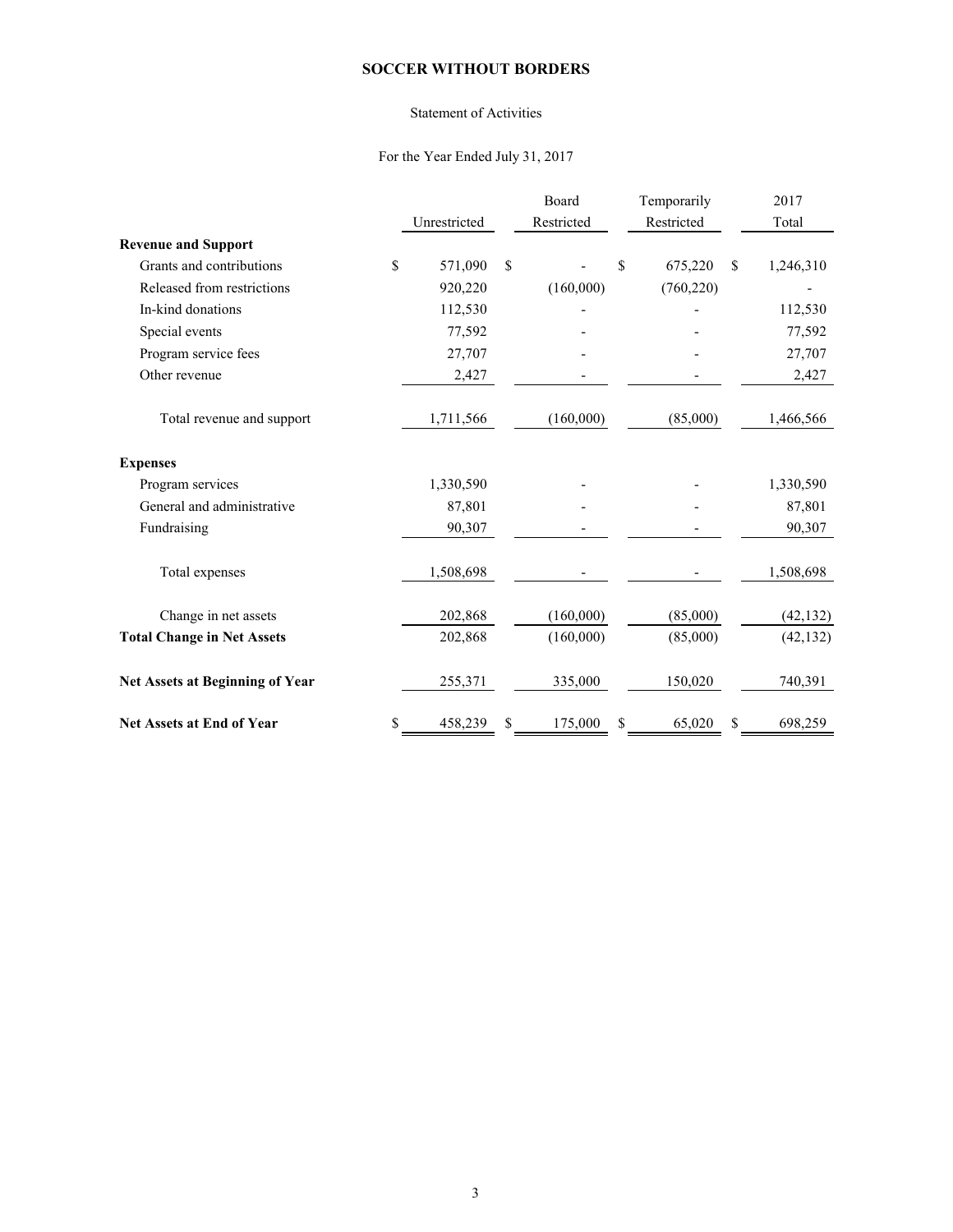#### Statements of Cash Flows

#### For the Years Ended July 31, 2018 and 2017

| <b>Cash Flows from Operating Activities</b>                                                              | 2018              | 2017            |
|----------------------------------------------------------------------------------------------------------|-------------------|-----------------|
| Change in net assets                                                                                     | \$<br>183,120     | \$<br>(42, 132) |
| Adjustments to reconcile change in net assets to net cash provided by (used in)<br>operating activities: |                   |                 |
|                                                                                                          |                   |                 |
| Depreciation<br>Gain on sale of fixed assets                                                             | 12,479<br>(1,500) | 10,767          |
|                                                                                                          |                   |                 |
| Decrease (increase) in assets:                                                                           |                   |                 |
| Accounts receivable                                                                                      | (25, 836)         | (6, 841)        |
| Prepaid expenses                                                                                         | (6, 851)          | (2,623)         |
| Deposits                                                                                                 | 12,934            | 8,096           |
| Increase (decrease) in liabilities:                                                                      |                   |                 |
| Accounts payable                                                                                         | (22, 309)         | 17,560          |
| Accrued expenses                                                                                         | (6)               | 3,752           |
| Deferred revenue                                                                                         | 35,000            | (5,000)         |
| Other current liabilities                                                                                |                   | (31, 306)       |
| Net Cash Provided by (Used in) Operating Activities                                                      | 187,031           | (47, 727)       |
| <b>Cash Flows from Investing Activities</b>                                                              |                   |                 |
| Purchase of fixed assets                                                                                 | (1, 159)          | (15,000)        |
| Proceeds from sale of fixed assets                                                                       | 1,500             |                 |
| Net Cash Provided by (Used in) Investing Activities                                                      | 341               | (15,000)        |
| Net Increase (Decrease) in Cash and Cash Equivalents                                                     | 187,372           | (62, 727)       |
| Cash and Cash Equivalents - Beginning of year                                                            | 603,192           | 665,919         |
| Cash and Cash Equivalents - End of year                                                                  | \$<br>790,564     | \$<br>603,192   |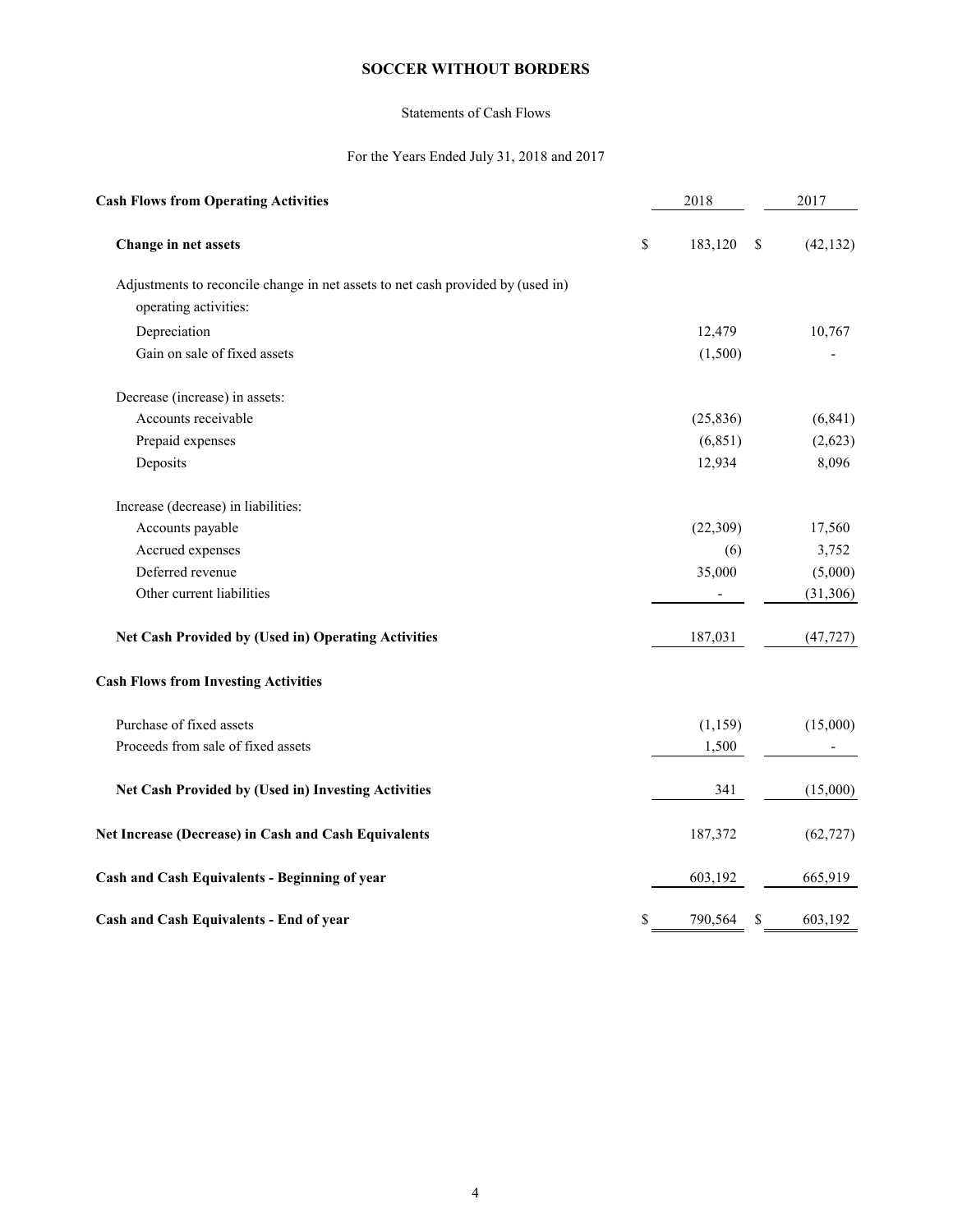#### Statement of Functional Expenses

|                                     |               | Program   | General and    |              | 2018            |
|-------------------------------------|---------------|-----------|----------------|--------------|-----------------|
|                                     |               | Services  | Administrative | Fundraising  | Total           |
|                                     |               |           |                |              |                 |
| Salaries                            | $\mathsf{\$}$ | 678,864   | \$<br>80,719   | \$<br>46,305 | \$<br>805,888   |
| Payroll taxes and fringe benefits   |               | 98,366    | 10,777         | 6,023        | 115,166         |
| Subtotal                            |               | 777,230   | 91,496         | 52,328       | 921,054         |
| Contract coaches                    |               | 144,958   |                |              | 144,958         |
| In-kind expenses                    |               | 84,942    | 394            | 394          | 85,730          |
| Transportation                      |               | 74,649    |                | 44           | 74,693          |
| Rent                                |               | 46,179    | 1,393          | 1,981        | 49,553          |
| Contract staff                      |               | 46,815    |                |              | 46,815          |
| Meals                               |               | 45,411    |                | 1,014        | 46,425          |
| Travel                              |               | 39,306    |                |              | 39,306          |
| Registration fees                   |               | 24,927    |                |              | 24,927          |
| Recreational equipment and supplies |               | 24,882    |                |              | 24,882          |
| Fees, dues and subscriptions        |               | 5,202     | 3,788          | 8,935        | 17,925          |
| Insurance                           |               | 15,454    | 1,485          | 445          | 17,384          |
| Accounting services                 |               | 13,223    |                |              | 13,223          |
| Vehicle depreciation                |               | 11,900    |                |              | 11,900          |
| Bank and online processor fees      |               | 724       |                | 8,502        | 9,226           |
| Field rental                        |               | 8,839     |                |              | 8,839           |
| Office supplies and technology      |               | 7,481     | 206            | 8            | 7,695           |
| Referee fees                        |               | 6,152     |                |              | 6,152           |
| Utilities                           |               | 4,486     |                | 3            | 4,489           |
| Other facility costs                |               | 2,500     |                | 1,470        | 3,970           |
| Promotional items                   |               |           |                | 3,803        | 3,803           |
| Background check fees               |               | 3,596     |                |              | 3,596           |
| Fundraising supplies                |               |           |                | 2,797        | 2,797           |
| Printed materials and apparel       |               | 2,325     |                |              | 2,325           |
| Professional development            |               | 2,203     | $\overline{4}$ | 9            | 2,216           |
| Postage                             |               | 97        | 31             | 939          | 1,067           |
| <b>Total Functional Expenses</b>    | \$            | 1,393,481 | \$<br>98,797   | \$<br>82,672 | \$<br>1,574,950 |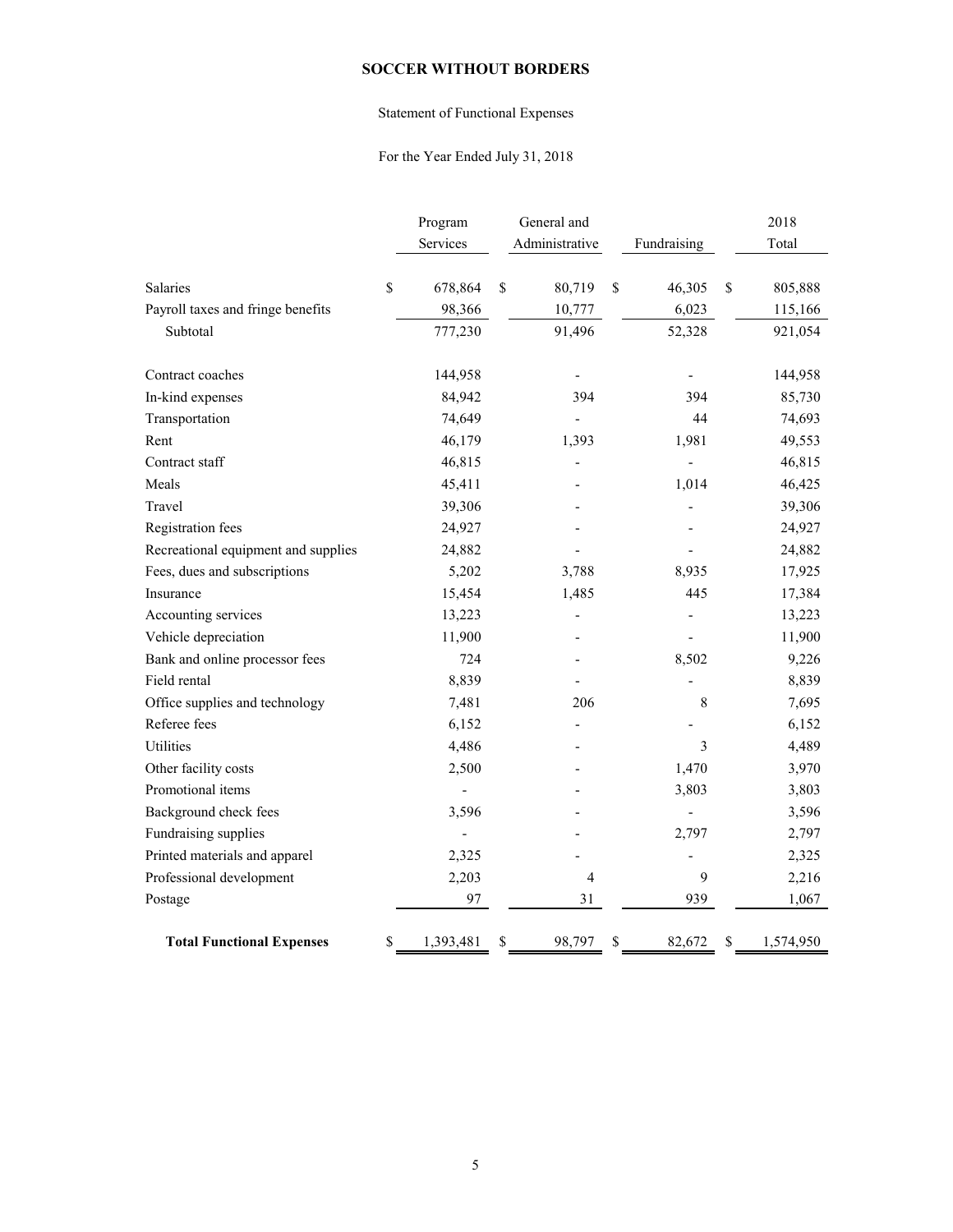#### Statement of Functional Expenses

|                                     | Program         | General and    |             |             |             | 2017      |
|-------------------------------------|-----------------|----------------|-------------|-------------|-------------|-----------|
|                                     | Services        | Administrative |             | Fundraising |             | Total     |
| <b>Salaries</b>                     | \$<br>578,318   | \$<br>64,936   | $\mathbb S$ | 53,320      | $\mathbb S$ | 696,574   |
| Payroll taxes and fringe benefits   | 74,040          | 7,892          |             | 5,297       |             | 87,229    |
| Subtotal                            | 652,358         | 72,828         |             | 58,617      |             | 783,803   |
| Contract coaches                    | 145,884         |                |             |             |             | 145,884   |
| In-kind expenses                    | 111,592         | 394            |             | 394         |             | 112,380   |
| Contract staff                      | 76,091          | 1,050          |             | 3,378       |             | 80,519    |
| Transportation                      | 78,125          |                |             | 120         |             | 78,245    |
| Meals                               | 53,975          |                |             | 1,700       |             | 55,675    |
| Travel                              | 55,022          |                |             |             |             | 55,022    |
| Rent                                | 41,739          | 288            |             | 2,586       |             | 44,613    |
| Recreational equipment and supplies | 28,497          |                |             |             |             | 28,497    |
| Registration fees                   | 21,055          |                |             |             |             | 21,055    |
| Fees, dues and subscriptions        | 5,436           | 2,561          |             | 7,168       |             | 15,165    |
| Accounting services                 | 4,800           | 8,750          |             |             |             | 13,550    |
| Insurance                           | 9,619           | 1,491          |             | 406         |             | 11,516    |
| Vehicle depreciation                | 10,767          |                |             |             |             | 10,767    |
| Office supplies and technology      | 8,457           | 192            |             | 9           |             | 8,658     |
| Field rental                        | 7,726           |                |             |             |             | 7,726     |
| Bank and online processor fees      | 894             |                |             | 6,378       |             | 7,272     |
| Other facility costs                | 5,056           |                |             | 1,886       |             | 6,942     |
| Utilities                           | 1,779           | 29             |             | 2,652       |             | 4,460     |
| Office equipment                    | 2,615           | 12             |             |             |             | 2,627     |
| Printed materials and apparel       | 2,335           | 156            |             |             |             | 2,491     |
| Postage                             | 1,497           | 46             |             | 746         |             | 2,289     |
| Fundraising supplies                |                 |                |             | 2,252       |             | 2,252     |
| Promotional items                   | 389             |                |             | 1,758       |             | 2,147     |
| Professional development            | 1,820           | $\overline{4}$ |             | 257         |             | 2,081     |
| Background check fees               | 1,374           |                |             |             |             | 1,374     |
| Referee fees                        | 907             |                |             |             |             | 907       |
| Miscellaneous                       | 781             |                |             |             |             | 781       |
| <b>Total Functional Expenses</b>    | \$<br>1,330,590 | \$<br>87,801   | \$          | 90,307      | \$          | 1,508,698 |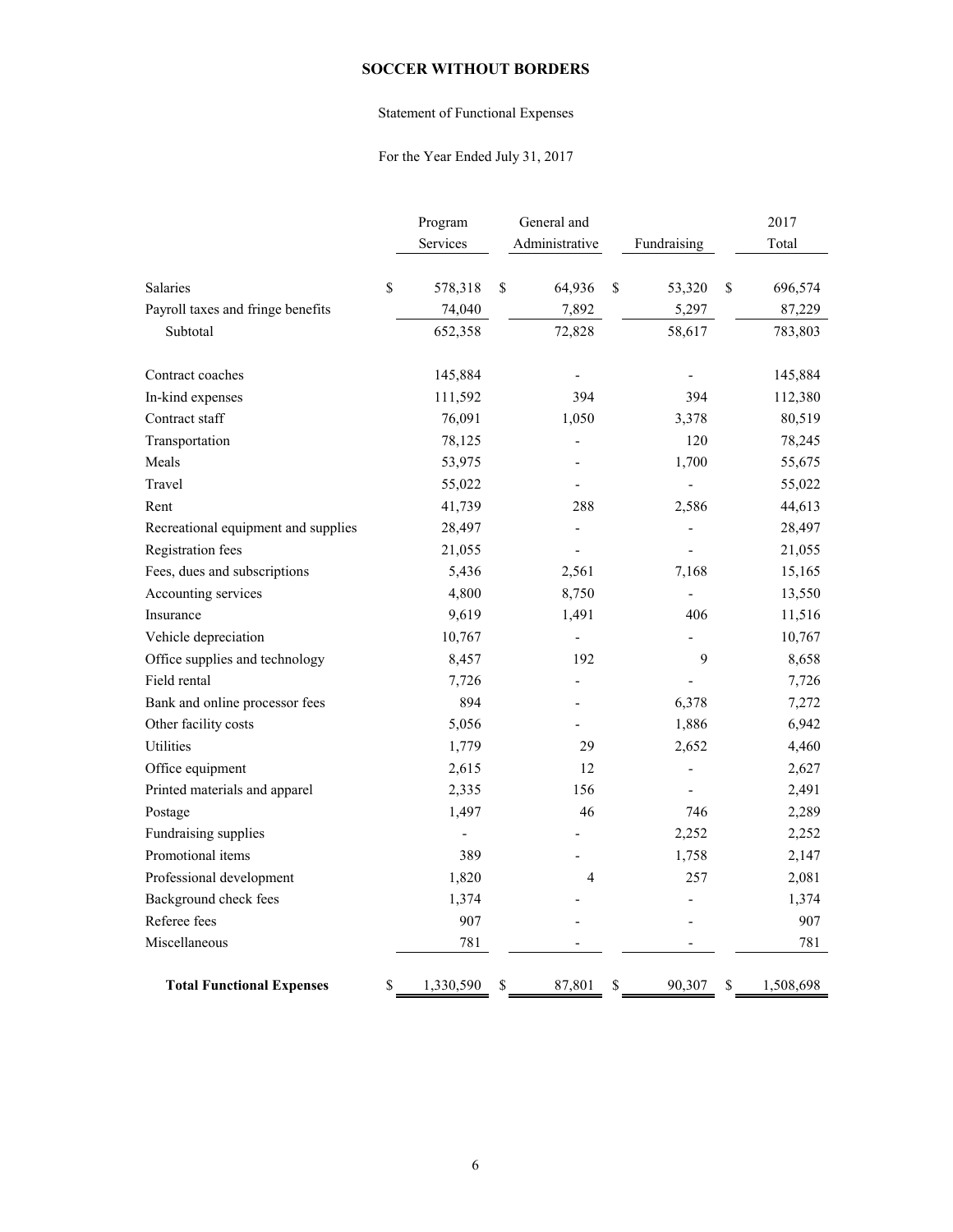#### Notes to Financial Statements

#### July 31, 2018 and 2017

#### **(1) Summary of Significant Accounting Policies**

The financial statements have been prepared on the accrual basis of accounting in accordance with accounting principles generally accepted in the United States of America (U.S. GAAP). The significant accounting policies followed by Soccer Without Borders (the Organization) are described below to enhance the usefulness of the financial statements to the reader.

#### *(a) Nature of Activities*

The Organization was formed for charitable purposes as a  $501(c)(3)$  nonprofit which aims to build a more inclusive world through soccer. The Organization runs year-round, youthdevelopment programs in under-served areas in the United States and abroad, providing young people with the skills and support they need to reach their full potential. Currently, the Organization has two major areas of focus: newcomer youth and girls. Newcomer refugee, asylum-seeking, and immigrant youth and adolescent girls are two of the most vulnerable populations in the United States and around the world today. First beginning programming in 2006, the Organization provides free after-school and summer activities to youth from over 60 nations, living in some of the world's most challenging urban areas, where youth are disproportionately at-risk for academic failure, gang recruitment, depression, diabetes, unplanned pregnancies, drugs, and other unhealthy choices and circumstances.

The Organization's mission statement is to use soccer as a vehicle for positive change, providing underserved youth with a toolkit to overcome obstacles to growth, inclusion, and personal success. Its holistic, evidence-based model combines soccer practices and games with academic and language support, civic engagement, and cultural exchange activities, while proactively reducing barriers to entry that typically leave newcomers excluded. Together in a welcoming team environment led by a caring mentor-coach, under-served youth advance academically, develop personally, make healthy lifestyle choices, build social capital, and develop English language skills. The balance and dosage of these activities creates a powerfully influential environment that is focused on the development of the whole person over many years.

#### *(b) Basis of Presentation*

The statements of activities report all changes in net assets, including changes in unrestricted net assets from operating activities. Operating revenues consist of those monies received and other contributions attributable to the Organization's ongoing efforts.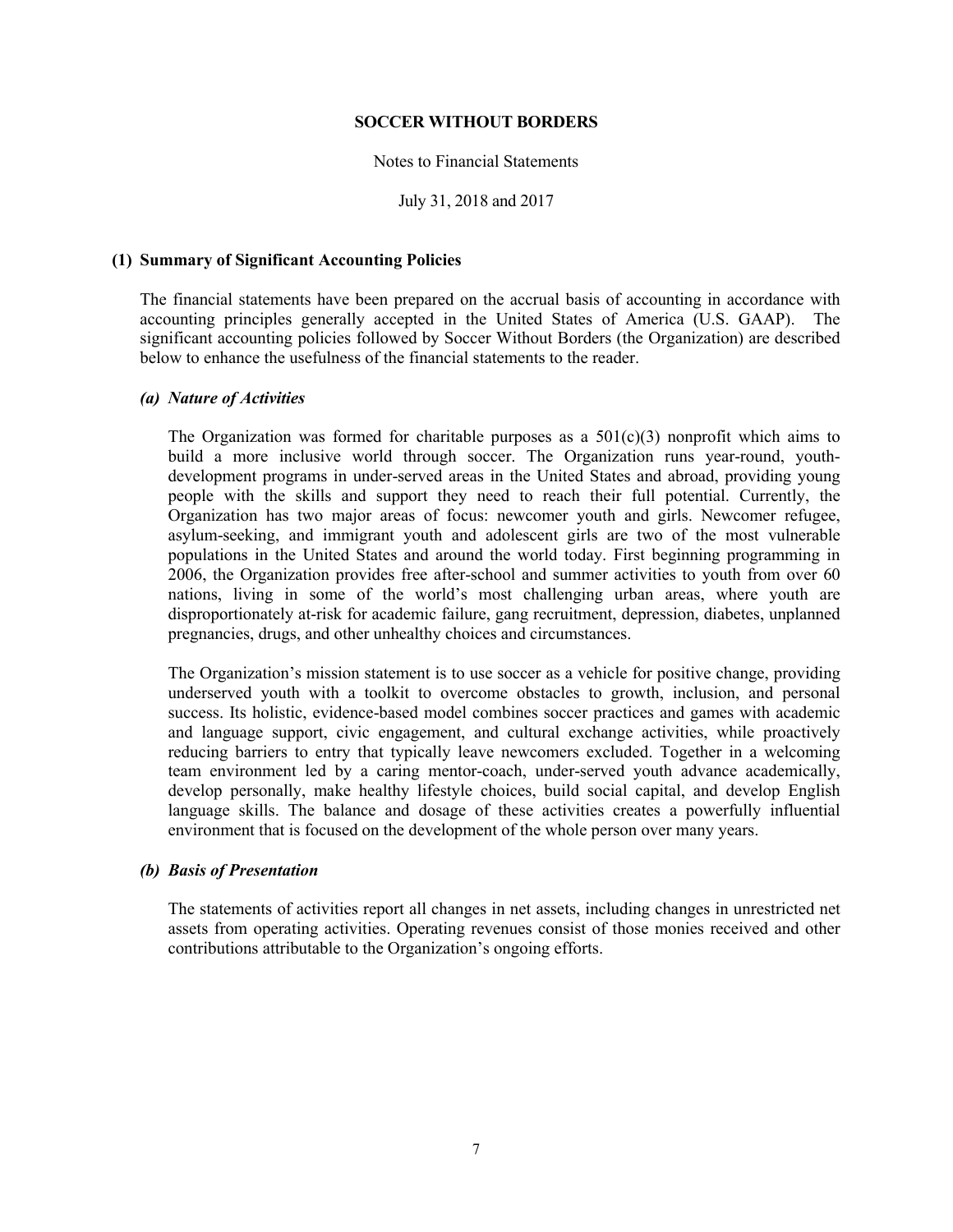#### Notes to Financial Statements

July 31, 2018 and 2017

#### **(1) Summary of Significant Accounting Policies - continued**

#### *(c) Standards of Accounting and Reporting*

The Organization's net assets (excess of its assets over liabilities) and its revenues, expenses, gains and losses are classified based on the existence or absence of donor-imposed restrictions.

The statements of financial position present three classes of net assets (unrestricted, temporarily restricted and permanently restricted) and the statements of activities display the change in each class of net assets. The classes of net assets applicable to the Organization are presented as follows:

Unrestricted - Unrestricted net assets are not subject to donor imposed restrictions. Unrestricted net assets consist of assets and contributions available for the support of operations. Unrestricted net assets may be designated for specific purposes by management or the Board of Directors. Gains and losses on investments are reported as increases or decreases in unrestricted net assets unless their use is restricted by explicit donor stipulations or law.

Temporarily Restricted - Temporarily restricted net assets are subject to donor-imposed stipulations that may or will be met, either by actions of the Organization and/or passage of time. When a restriction expires, temporarily restricted net assets are reclassified to unrestricted net assets and reported in the statement of activities as net assets released from restrictions.

#### *(d) Cash and Cash Equivalents*

The Organization considers all highly liquid investments purchased with an original maturity of three months or less to be cash equivalents.

The Organization maintains its cash balances at multiple financial institutions that operate in Massachusetts (MA). The cash balances are insured by the Federal Deposit Insurance Corporation. At times these balances may exceed the federal insurance limits; however, the Organization has not experienced any losses with respect to its bank balances in excess of government provided insurance. Management believes that no significant concentration of credit risk exists with respect to these cash balances as of July 31, 2018 and 2017.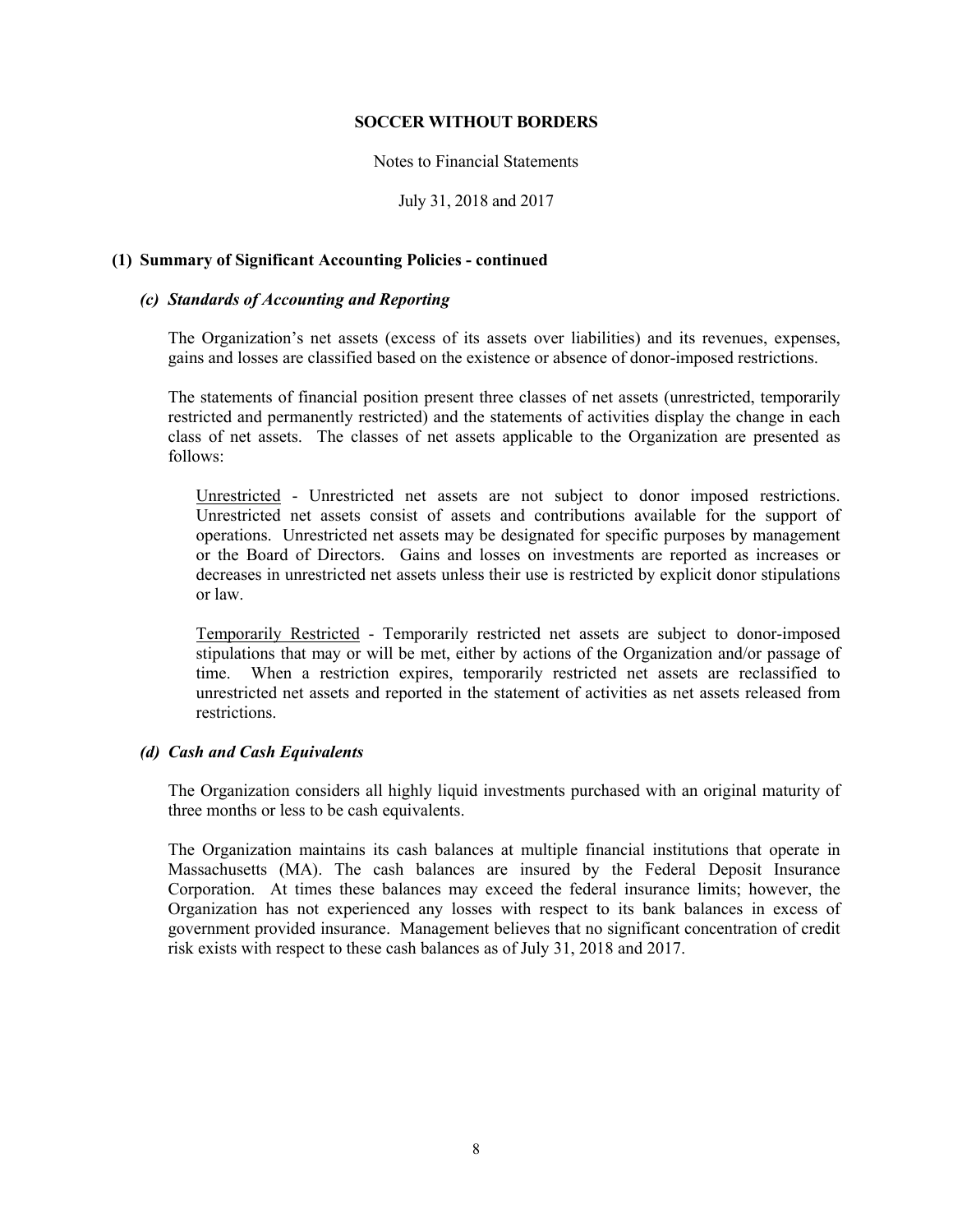#### Notes to Financial Statements

July 31, 2018 and 2017

#### **(1) Summary of Significant Accounting Policies - continued**

#### *(e) Revenue Recognition*

The Organization earns revenue as follows:

Grants - Grants are recorded as revenue as costs related to the services provided are incurred.

Contributions - Contributions are recorded upon receipt or pledge as unrestricted or temporarily restricted support depending on the existence and/or nature of any donor restrictions. All contributions are considered to be available for unrestricted use unless specifically restricted by the donor.

Donated Property and Equipment – Donations of property and equipment are recorded as contributions at fair value at the date of donation. Such donations are reported as increases in unrestricted net assets unless the donor has restricted the donated asset to a specific purpose. Assets donated with explicit restrictions regarding their use and contributions of cash that must be used to acquire property and equipment are reported as restricted contributions. Absent donor stipulations regarding how long those donated assets must be maintained, the Organization reports expirations of donor restrictions when the donated or acquired assets are placed in service as instructed by the donor. The Organization reclassifies temporarily restricted net assets to unrestricted net assets at that time. The donations are shown as in-kind donations on the statement of activities.

Donated Services – Donated services are recognized as contributions if the services (a) create or enhance nonfinancial assets or (b) require specialized skills, are performed by individuals with those skills, and would otherwise be purchased by the Organization. The Organization leverages more than 630 volunteers annually for program and fundraising services. These are not recognized as contributions in the financial statements since the recognition criteria were not met.

Special Events - Special event revenue is primarily derived from contributions collected and fees charged for admission at various sponsored events. Special events revenue is recognized when earned. Special events are incidental to the Organization's operations and the related direct expenses have been reported with fundraising expense on the accompanying statements of activities.

Program Service Fees - Program service fee revenue refers to fees for international exchange trips. Revenue is earned and recognized by the Organization when units or services are provided and billed.

Deferred revenue represents contract income received prior to year-end. These amounts are deferred and recognized when the service is performed.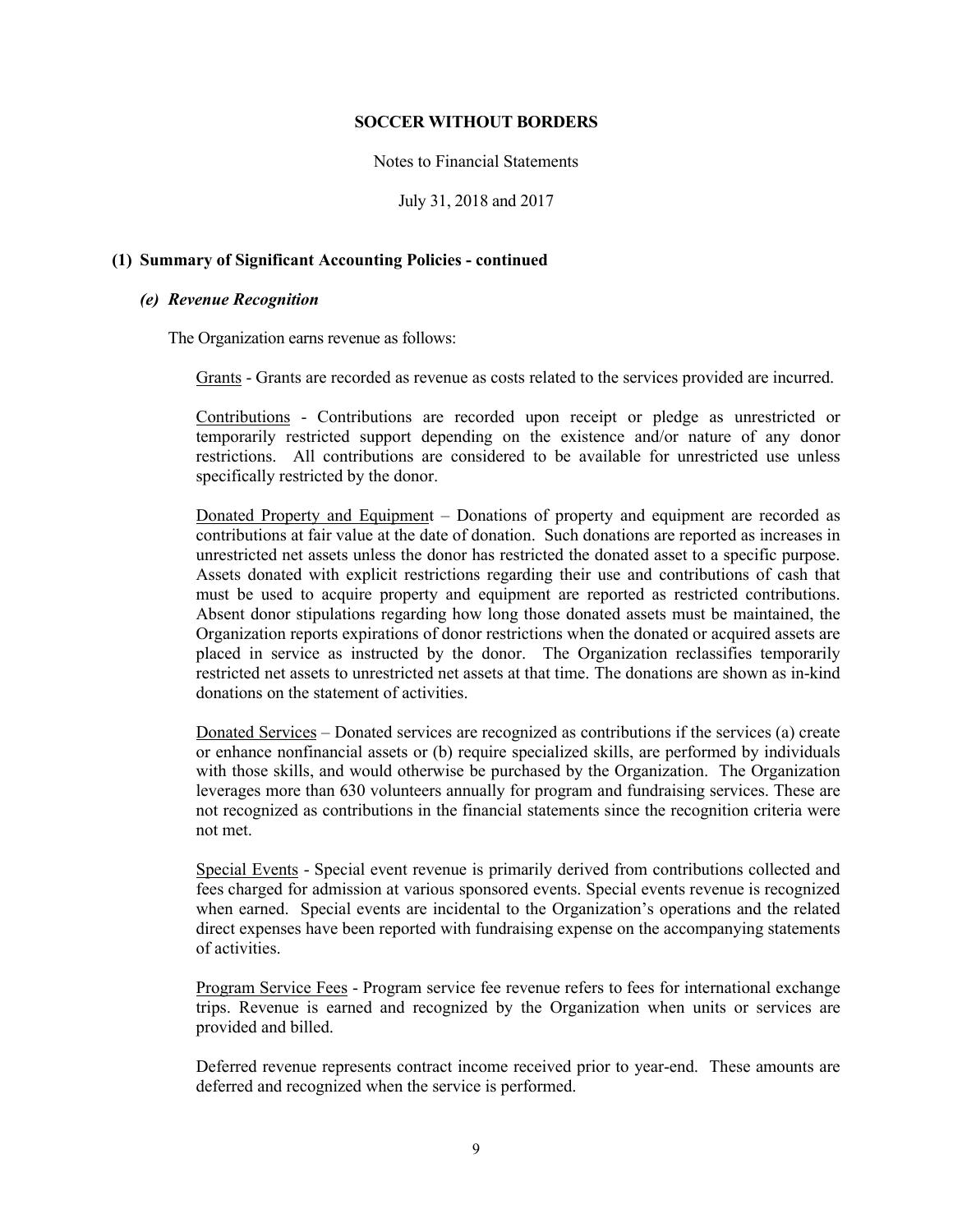#### Notes to Financial Statements

July 31, 2018 and 2017

#### **(1) Summary of Significant Accounting Policies - continued**

#### *(e) Revenue Recognition - continued*

Substantially all of the Organization's revenue is derived from its program activities in MA, CA, CO, MD, and WA. During the year ended July 31, 2018, the Organization derived approximately 64% of its total revenue from foundations and individual donors, 25% from governmental agencies, and 11% from other sources. During the year ended July 31, 2017, the Organization derived approximately 66% of its total revenue from foundations and individual donors, 21% from governmental agencies, and 13% from other sources. All revenue is recorded at the estimated net realizable amounts.

#### *(f) Accounts Receivable*

Accounts receivable are stated at the amount management expects to collect from outstanding balances. Management provides for probable uncollectible amounts through a provision for bad debt expense and an adjustment to an allowance for doubtful accounts based on a history of past writeoffs and collections and current credit conditions. As of July 31, 2018 and 2017, management has determined any allowance would be immaterial.

As of July 31, 2018, 95% of the Organization's accounts receivable were due from foundations and corporations and 5% from other sources. As of July 31, 2017, 100% of the Organization's accounts receivable were due from foundations and corporations.

#### *(g) Fixed Assets*

Vehicles are recorded at cost or if donated, fair value on the date of receipt. Depreciation is provided for in amounts sufficient to relate the cost of depreciable assets to operations over their estimated service lives. Upon disposal of depreciable property, the appropriate property accounts are reduced by the related costs and accumulated depreciation. The resulting gains and losses are reflected in the statement of activities.

The Organization computes depreciation using the straight-line method over the following estimated lives:

Vehicles 3 years 3 years

#### *(h) Fundraising Expense*

Fundraising expense relates to the activities of raising general and specific contributions to the Organization and promoting special events, including time and funds allocated to grant-writing and reporting, awareness-raising, and specific campaigns and events. Fundraising expenses as a percentage of total contribution and special event revenue were 7% and 9% for the years ended July 31, 2018 and 2017 respectively. The ratio of expenses to amounts raised is computed using actual expenses and related revenue on an accrual basis**.**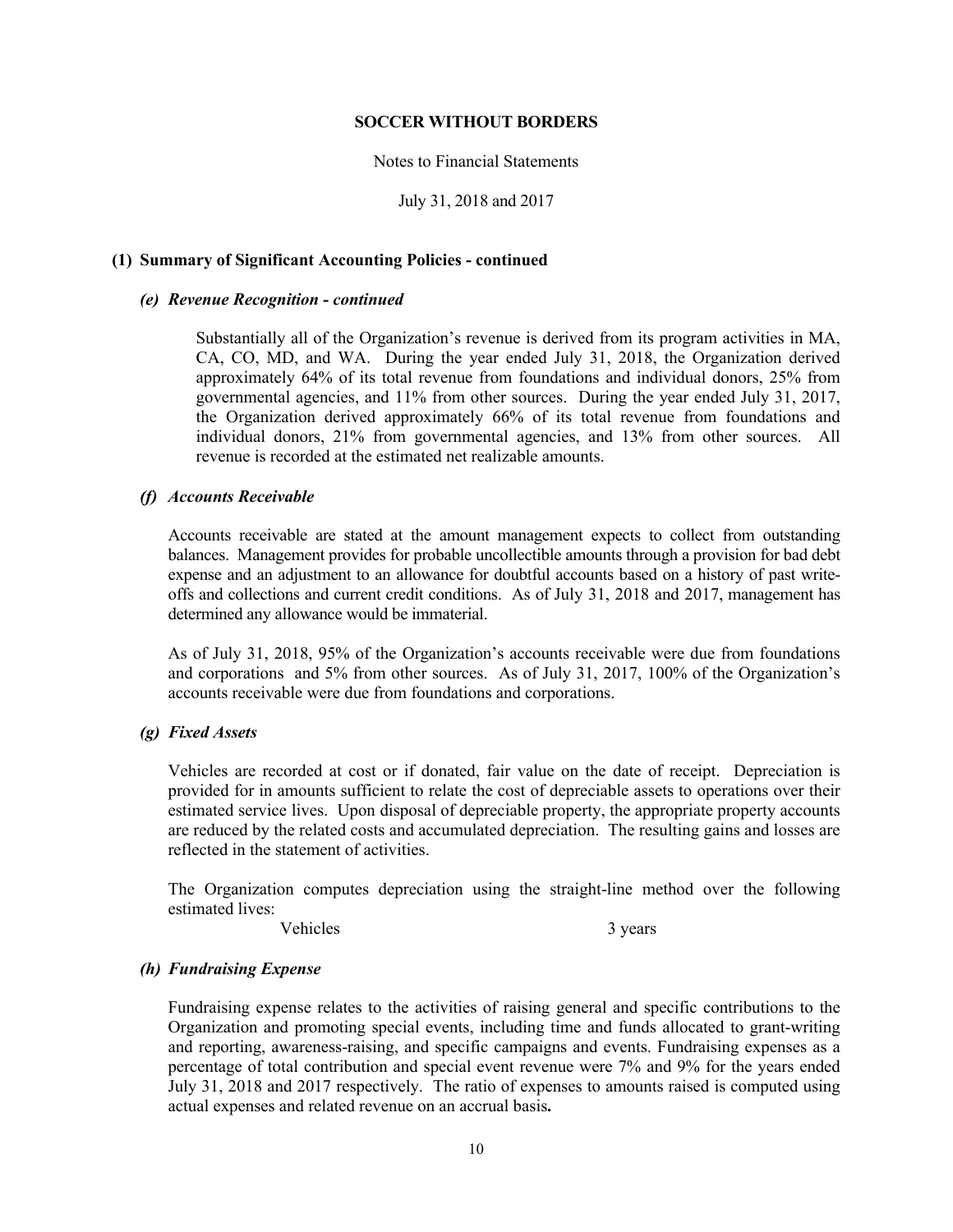#### Notes to Financial Statements

July 31, 2018 and 2017

#### **(1) Summary of Significant Accounting Policies - continued**

#### *(i) Functional Allocation of Expenses*

The costs of providing various programs and other activities have been summarized on a functional basis in the statements of activities and in the statements of functional expenses. Directly identifiable expenses are charged to programs and supporting services. Expenses related to more than one function are allocated to programs and supporting services. Administration expenses include those expenses that are not directly identifiable with any other specific function but provide for the overall support and direction of the Organization.

Payroll and associated costs are allocated to functions based on actual time studies. Occupancy costs are allocated based upon associated FTEs.

#### *(j) Use of Estimates*

In preparing the Organization's financial statements in conformity with U.S. GAAP, management is required to make estimates and assumptions that affect the reported amounts of assets and liabilities and the disclosure of contingent assets and liabilities at the date of the financial statements and the reported amounts of revenues and expenses during the reporting period. Actual results could differ from those estimates.

#### *(k) Income Taxes*

The Organization qualifies as an organization formed for charitable purposes under Section  $501(c)(3)$  of the Internal Revenue Code (IRC) and is generally not subject to income tax. However, income from certain activities not directly related to the Organization's tax-exempt purpose is subject to taxation as unrelated business income. In addition, the Organization is not a private foundation under Section 509(a)(1).

#### *(l) Reclassifications*

Certain amounts in the prior year have been reclassified to conform to the current year presentation.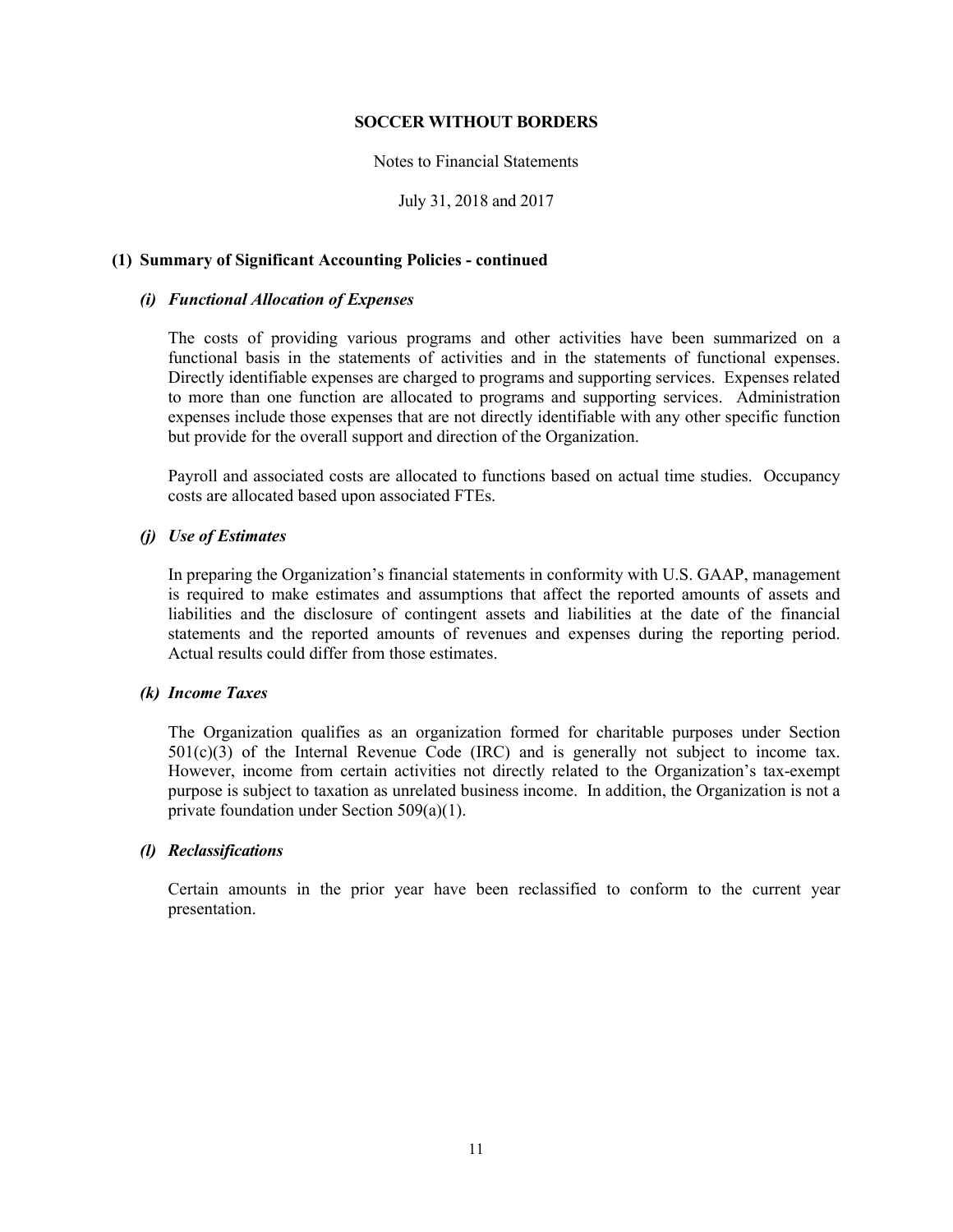#### Notes to Financial Statements

July 31, 2018 and 2017

#### **(2) Contributed Services and Gifts In-Kind**

Contributed services and gifts in-kind for the years ended July 31, 2018 and 2017 were as follows:

|   | 2018   |      | 2017    |
|---|--------|------|---------|
|   |        |      |         |
| S | 2,025  | - \$ | 2,025   |
|   |        |      | 1,200   |
|   |        |      |         |
|   | 60,146 |      | 65,068  |
|   | 9,905  |      | 27,285  |
|   | 4,420  |      | 4,300   |
|   |        |      | 518     |
|   |        |      | 500     |
|   | 50     |      | 150     |
|   | 100    |      |         |
|   | 9,084  |      | 11,484  |
| S | 85,730 | S    | 112,530 |
|   |        |      |         |

#### **(3) Operating Lease Commitments**

The Organization also occupies office and retail store space under non-cancelable, operating lease agreements with various expiration dates through 2019. The Organization is liable for certain real estate tax increases and operating cost adjustments under the office lease terms. The minimum annual operating non-cancelable lease commitments on property for the Organization are as follows:

| 2019 | \$19,101 |
|------|----------|
| 2020 | 1,202    |

Rent expense for the years ended July 31, 2018 and 2017 was \$49,553and \$44,613 respectively.